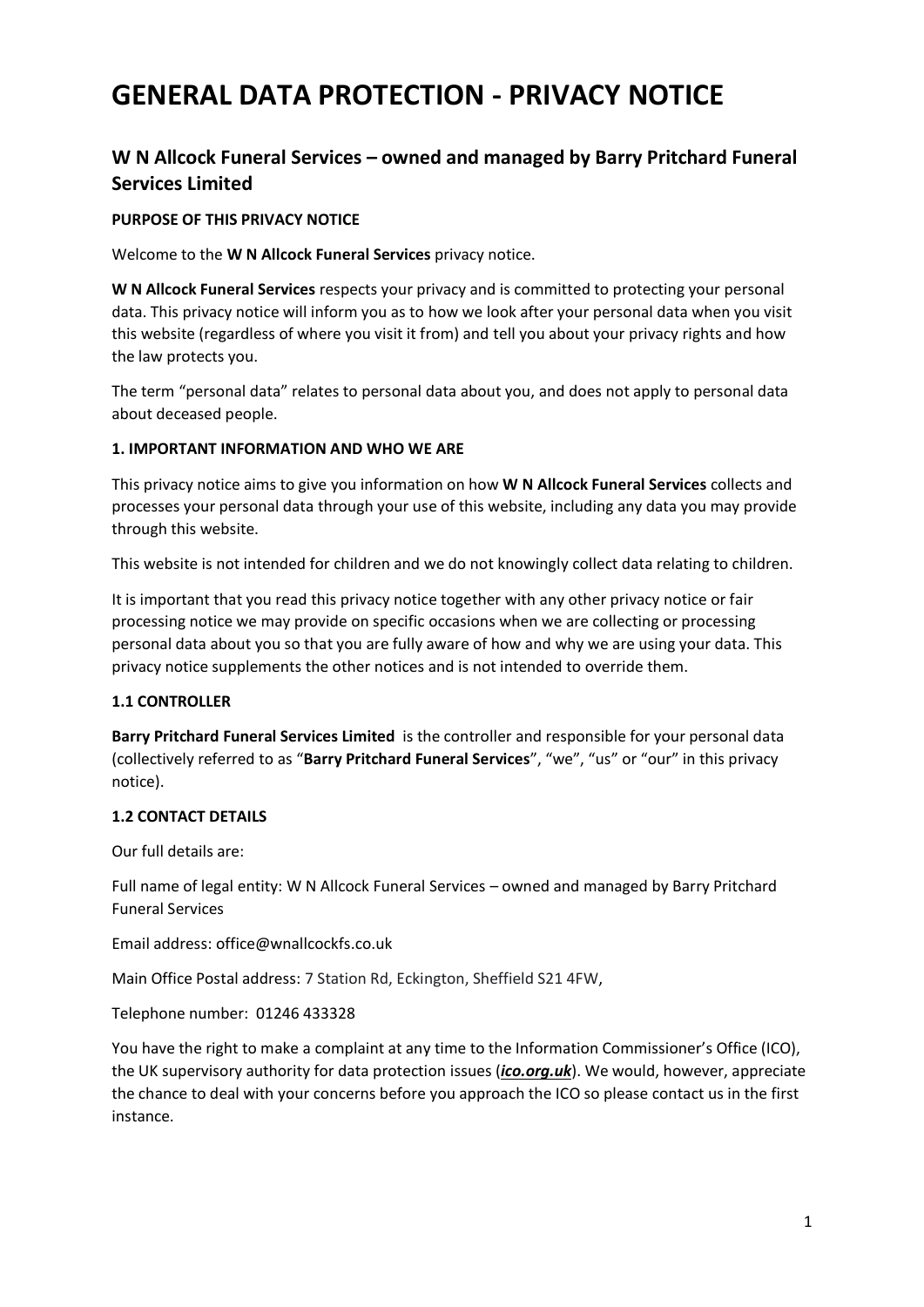#### **1.3 YOUR DUTY TO INFORM US OF CHANGES**

It is important that the personal data we hold about you is accurate and current. Please keep us informed if your personal data changes during your relationship with us.

## **2. THE DATA WE COLLECT ABOUT YOU**

Personal data, or personal information, means any information about an individual from which that person can be identified. It does not include data where the identity has been removed (anonymous data).

We may collect, use, store and transfer different kinds of personal data about you which we have grouped together follows:

**2.1 Identity Data** includes first name, maiden name, last name, username or similar identifier, marital status, title, date of birth and gender.

**2.2 Contact Data** includes billing address, delivery address, email address and telephone numbers.

**2.3 Transaction Data** includes details about payments to and from you and other details of products and services you have purchased from us.

**2.4 Technical Data** includes internet protocol (IP) address, your login data, browser type and version, time zone setting and location, browser plug-in types and versions, operating system and platform and other technology on the devices you use to access this website.

**2.5 Profile Data** includes your username and password, purchases or orders made by you, your interests, preferences, feedback and survey responses.

**2.6 Usage Data** includes information about how you use our website, products and services.

**2.7 Marketing and Communications Data** includes your preferences in receiving marketing from us and our third parties and your communication preferences.

We also collect, use and share **Aggregated Data** such as statistical or demographic data for any purpose. Aggregated Data may be derived from your personal data but is not considered personal data in law as this data does **not** directly or indirectly reveal your identity. For example, we may aggregate your Usage Data to calculate the percentage of users accessing a specific website feature. However, if we combine or connect Aggregated Data with your personal data so that it can directly or indirectly identify you, we treat the combined data as personal data which will be used in accordance with this privacy notice.

We do not collect any **Special Categories of Personal Data** about you (this includes details about your race or ethnicity, religious or philosophical beliefs, sexual orientation, political opinions, trade union membership, information about your health and genetic and biometric data). Nor do we collect any information about criminal convictions and offences.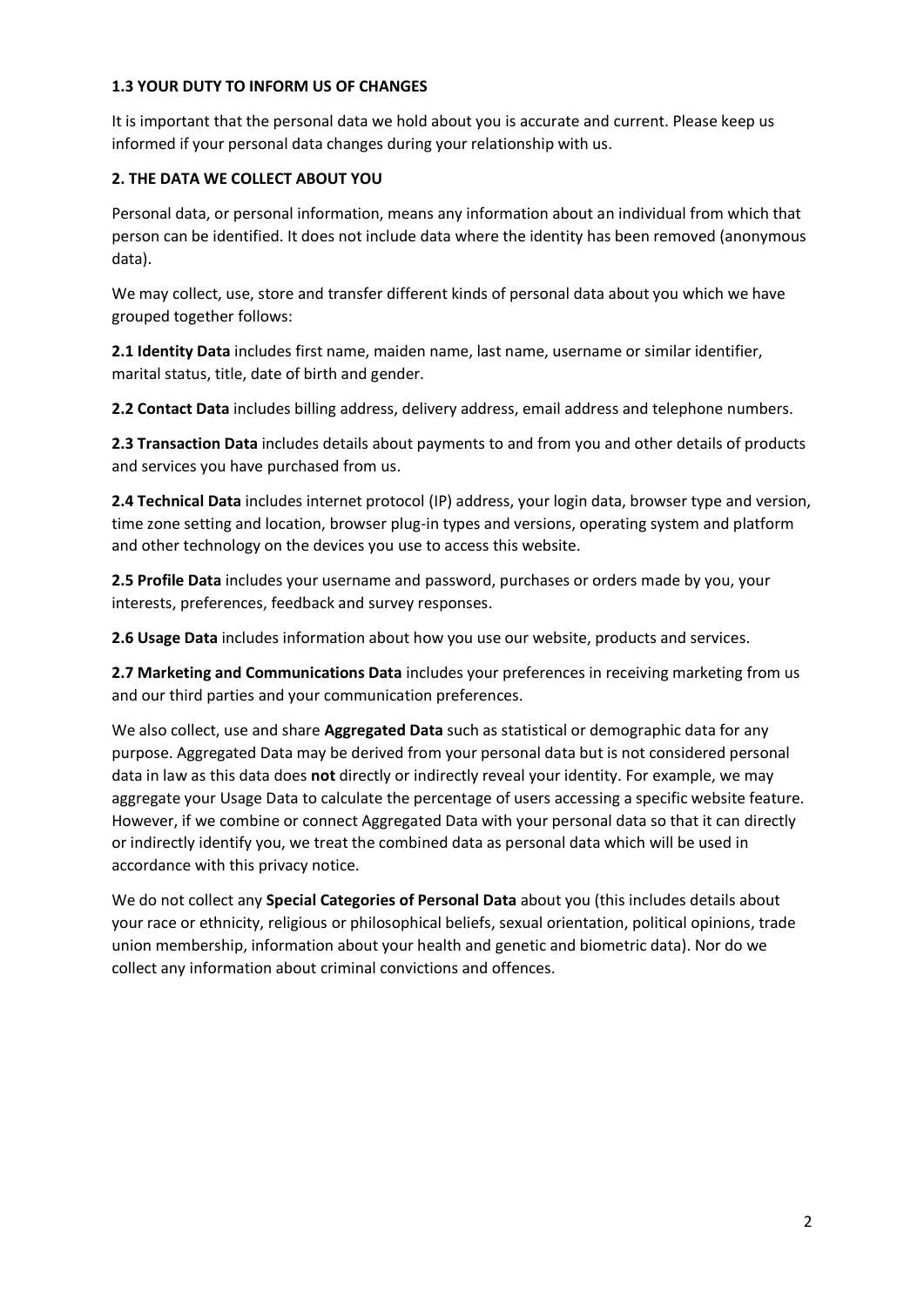#### **3. IF YOU FAIL TO PROVIDE PERSONAL DATA**

Where we need to collect personal data by law, or under the terms of a contract we have with you or a third party and you fail to provide that data when requested, we may not be able to perform the contract we have or are trying to enter into with you (for example, to provide you with goods or services). In this case, we may have to cancel a product or service you have with us but we will notify you if this is the case at the time.

## **4. HOW IS YOUR PERSONAL DATA COLLECTED?**

We use different methods to collect data from and about you including through:

**4.1 Direct interactions.** You may give us your Identity, Contact and Financial Data by filling in forms or by corresponding with us by post, phone, email or otherwise. This includes personal data you provide when you:

- o apply for our products or services, through this website or by completing one of our forms;
- o request marketing to be sent to you;
- o complete a survey;
- o provide your feedback.

**4.2 Automated technologies or interactions.** As you interact with our website, we may automatically collect technical data about your equipment, browsing actions and patterns. We collect this personal data by using cookies and other similar technologies. We may also receive Technical Data about you if you visit other websites employing our cookies.

**4.3 Third parties sources.** We may receive personal data about you from various third parties.

This website may include links to third-party websites, plug-ins and applications. Clicking on those links or enabling those connections may allow third parties to collect or share data about you. We do not control these third-party websites and are not responsible for their privacy statements. When you leave our website, we encourage you to read the privacy notice of every website you visit.

#### **5. HOW WE USE YOUR PERSONAL DATA**

We will only use your personal data when the law allows us to. Most commonly, we will use your personal data in the following circumstances:

Where we need to perform the contract we are about to enter into or have entered into with you.

Where it is necessary for our legitimate interests (or those of a third party) and your interests and fundamental rights do not override those interests.

Where we need to comply with a legal or regulatory obligation.

#### **6. MARKETING**

We strive to provide you with choices regarding certain personal data uses, particularly around marketing and advertising.

We may use your Identity, Contact, Technical, Usage and Profile Data to form a view on what we think you may want or need, or what may be of interest to you. This is how we decide which products, services and offers may be relevant for you (we call this marketing). We may contact you to inform you of any promotions, discounts or events we are running that we think may be of interest to you.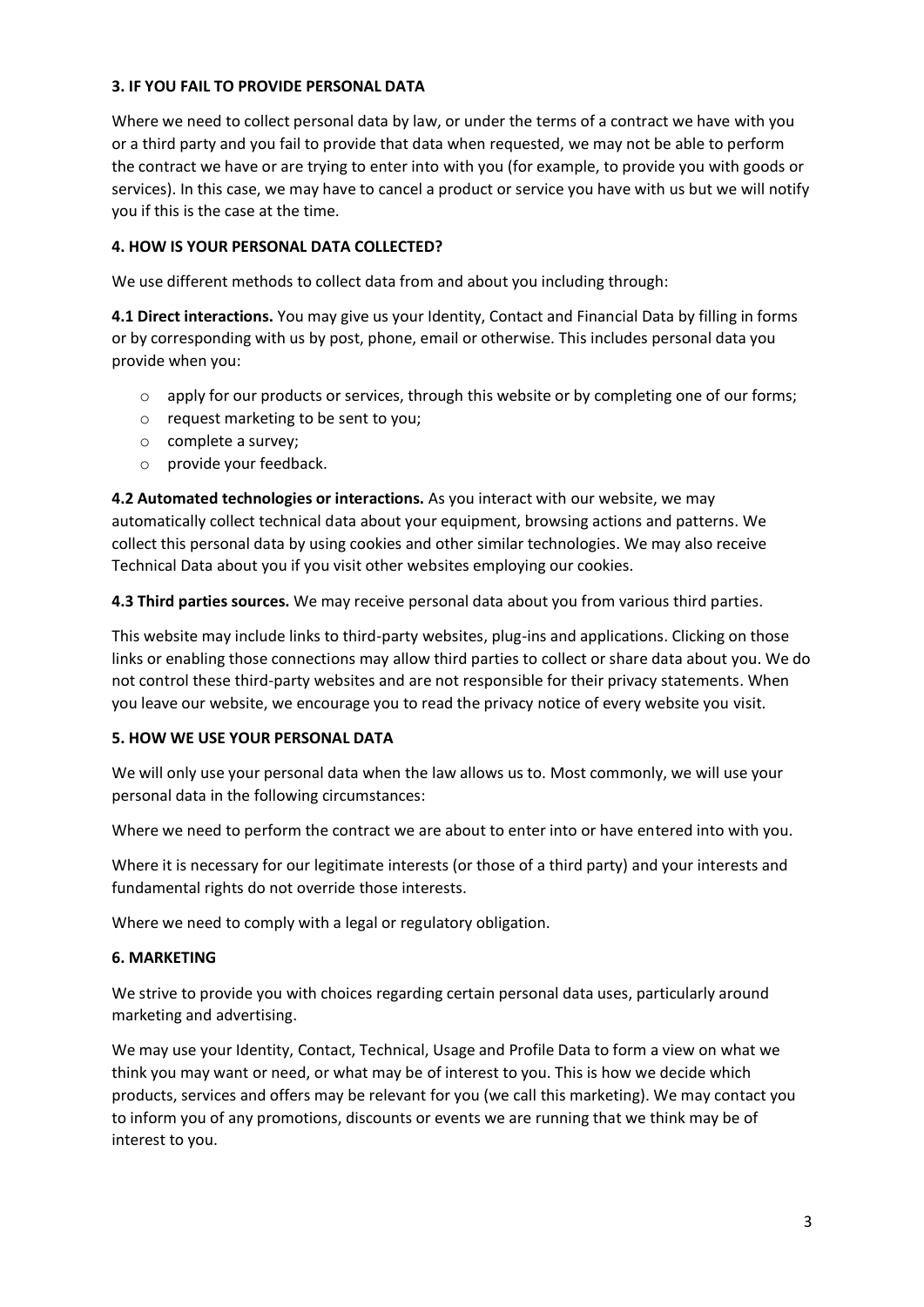You will receive marketing communications from us if you have requested information from us or purchased goods or services from us and, in each case, you have not opted out of receiving that marketing.

We respect the confidential nature of the information given to us and, where you provide us with personal data ("data"), we will ensure that the data will be held securely, in confidence and processed for the **purpose of carrying out our services.** 

As a valued client we would like to confirm that any personal information/data we hold for each of our families served is held safely and securely. Our IT system has now been updated with GDPR to protect any information we hold and we do not retain written records of bank or card details used for payment.

# **7.THIRD PARTY INVOLVEMENT**

We require all third parties to respect the security of your personal data and to treat it in accordance with the law. We do not allow our third-party service providers to use your personal data for their own purposes and only permit them to process your personal data for specified purposes and in accordance with our instructions.

In order to provide our services we may need to pass such data to third parties and those third parties, who are performing some of the services for you, may contact you directly. Third parties constitute business relationships with such as Minister/Celebrants, Florists, Solicitors or DWP (where a family is on benefits and has applied for help through the Department for Work & pensions).

# **7.1 Online Memorial**

We will ask you to agree / not agree to the publishing of the funeral details on the Company memorial and funeral notice Facebook page

#### **7.2 Post Funeral Commitment**

Once we have completed our obligation to you in terms of our after services, such as where a cremation has taken place and we still hold your loved one's ashes or an Interment of ashes is to take place at a later date, or when the account has been settled in full will the information be completely removed at your wishes.

We will ask / I agree for the Company to hold my contact numbers or address given and understand that you will delete it from your system / database following payment of the funeral account and return of ashes.

#### **7.3 In Remembrance**

As some of our families are aware each year around Christmas, we send out a polite letter with a memorial star for you to add a personal message and either return by post or in person to place it on our Memorial Tree. In order for us to be able to continue sending out these letters we need authorisation from you to accept us holding your address details on our system going forward.

We will ask you to either agree / or not agree for the Company to contact you regarding the invitation to place a Christmas Star on the Memorial Tree

If you do not wish to receive further correspondence from us and wish us to remove your address and contact details from our data, please sign and return the enclosed document in order for us to delete the details we hold.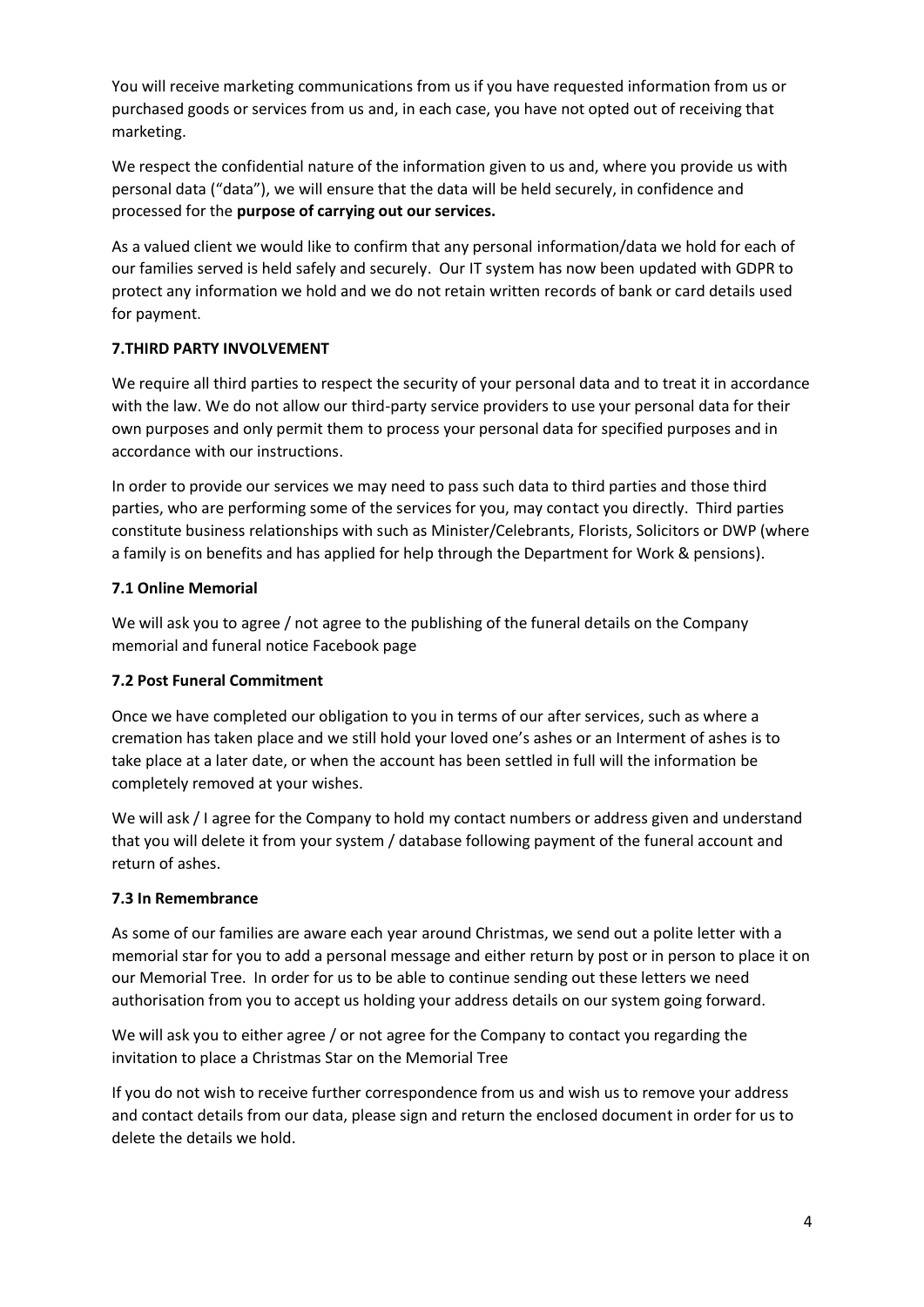We will get your express opt-in consent before we share your personal data with any company outside the **W N Allcock Funeral ServicesLimited** for marketing purposes.

#### **8.CHANGE OF PURPOSE**

We will only use your personal data for the purposes for which we collected it, unless we reasonably consider that we need to use it for another reason and that reason is compatible with the original purpose. If you wish to get an explanation as to how the processing for the new purpose is compatible with the original purpose, please *[Contact us](https://www.cpjfield.co.uk/privacy-policy#co_anchor_a599551_1)*.

If we need to use your personal data for an unrelated purpose, we will notify you and we will explain the legal basis which allows us to do so.

Please note that we may process your personal data without your knowledge or consent, in compliance with the above rules, where this is required or permitted by law.

#### **9. DISCLOSURES OF YOUR PERSONAL DATA**

We may have to share your personal data with the parties set out below for the purposes set out in the table in paragraph 4 above.

Third parties to whom we may choose to sell, transfer, or merge parts of our business or our assets. Alternatively, we may seek to acquire other businesses or merge with them. If a change happens to our business, then the new owners may use your personal data in the same way as set out in this privacy.

#### **10. INTERNATIONAL TRANSFERS**

By sharing your personal data within the W N Allcock Funeral Servicesand with third parties this may involve transferring your data outside the European Economic Area (**EEA**). If we transfer your data outside the EEA we aim to ensure a similar degree of protection is afforded to it by ensuring appropriate safeguards are in place.

#### **11. DATA SECURITY**

We will only retain your personal data for as long as necessary to fulfil the purposes we collected it for, including for the purposes of satisfying any legal, accounting, or reporting requirements.

To determine the appropriate retention period for personal data, we consider the amount, nature, and sensitivity of the personal data, the potential risk of harm from unauthorised use or disclosure of your personal data, the purposes for which we process your personal data and whether we can achieve those purposes through other means, and the applicable legal requirements. It is common to retain data related to burials for 99 years in case family members later contact us to find out about the burial details for their family members.

In some circumstances we may anonymise your personal data (so that it can no longer be associated with you) for research or statistical purposes in which case we may use this information indefinitely without further notice to you.

#### **12. YOUR LEGAL RIGHTS**

Under certain circumstances you have rights under data protection laws in relation to your personal data. You have the right to:

**12.1 Request access** to your personal data (commonly known as a "data subject access request"). This enables you to receive a copy of the personal data we hold about you and to check that we are lawfully processing it.